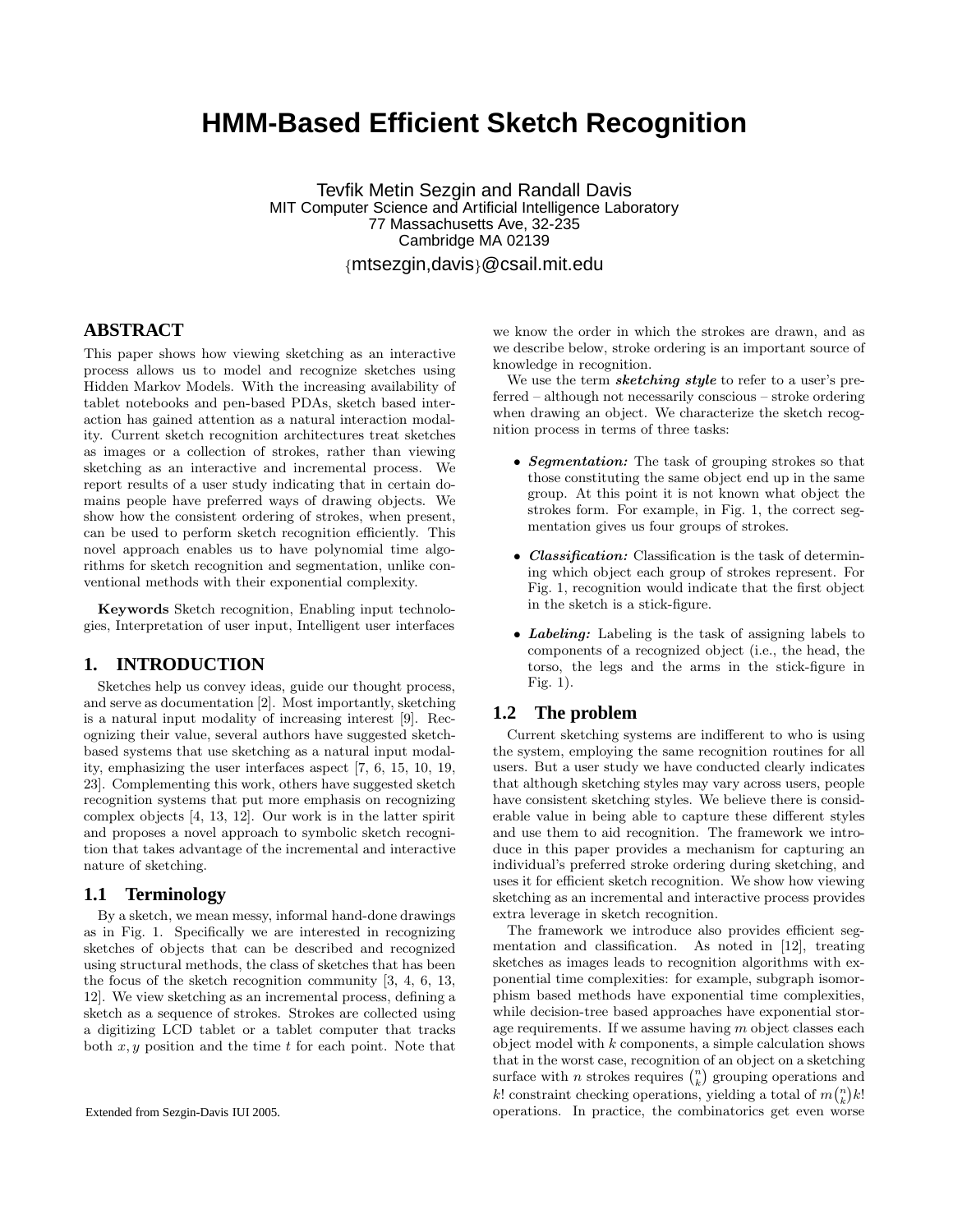

Figure 1: Example showing what we mean by a sketch. Note the messy, freehand nature of the drawings.

because sketches are inherently noisy, messy, and because transformation space algorithms – a class of efficient recognition algorithms [22] – are inapplicable due to the variation in relative sizes of object components (e.g., relative sizes of head and body in a stick-figure vary across figures). Exponential time and space requirements are unacceptable for interactive sketch recognition. With the same motivation, [12] suggests several heuristics that speed up recognition, but don't eliminate the exponential nature of the task. In this paper we show how treating sketching as an incremental and interactive process allows polynomial time recognition algorithms.

We next describe our approach to the sketch recognition problem; later sections give details on system implementation, results and evaluation. We conclude the paper with discussion of related and future work.

# **2. APPROACH**

Our approach is motivated by static and dynamic characteristics of sketches and it is differentiated from work on images by the need to deal with the dynamic character of sketches.

## **2.1 Characteristics of Sketching**

Sketches have a number of static properties (i.e., properties found in images, pictures, or scanned documents). Unlike formal drawings, they are are messy (e.g., Fig. 1), and are usually iconic (e.g., a human is often represented by a stick-figure icon). Sketches are often compositional; a house, for example, is formed by composing an isosceles triangle and a rectangle, with the triangle above the rectangle.

In addition to these static properties, we can view sketching as a dynamic process that is incremental, interactive, and highly stylized. By incremental we mean strokes are put on the sketching surface one at a time. Sketch recognition can be viewed as interactive, because there is two way communication, from the user to the computer in terms of the drawn strokes and the editing operations, and from the computer to the user in terms of the computer's interpretation and display of the strokes and editing operations. Finally, sketching is highly stylized: people have strong biases in the way they sketch, which in turn forms the basis for our approach to solving the problems described above.



Figure 2: A sketching style diagram showing two ways of drawing stick-figures

### **2.2 User study**

We ran a user study to assess the degree to which people have sketching styles, by which we mean the stoke order used when drawing an item. For example, if one starts drawing a stick-figure with the head, then draws the torso, the legs and the arms respectively, we regard this as a style different from the one where the arms are drawn before the legs (see Fig. 2). Our user study asked users to sketch various icons, diagrams and scenes from six domains. Example tasks included:

- Finite state machines performing simple tasks such as recognizing a regular language.
- Unified Modeling Language (UML) diagrams depicting the design of simple programs.
- Scenes with stick-figures playing certain sports.
- Course of Action Diagram symbols used in the military to mark maps and plans.
- Digital circuit diagrams that implement a simple logic expression.
- Emoticons expressing happy, sad, surprised and angry faces.

We asked 10 subjects to sketch three sketches from each of the six domains, collecting a total of 180 sketches. Requests were given to subjects in an arbitrary order to intersperse domains and reduce the correlation between sketching styles used in different instances of sketches from the same domain. Sketches were captured using a digitizing LCD tablet.

Fig.4 shows statistics on drawing orders. The maximum possible drawing orders for each object shows the theoretical upper-bound on the number of possible drawing orders. In theory, there are  $n!$  ways of drawing an object with  $n$ subcomponents, but as seen here, only a few orders are actually preferred by the users. The table also shows the mean number drawing orders for all users, rounded to the nearest integer.

Our analysis of the sketches also involved constructing each user's sketching style diagrams. Sketching style diagrams provide a concise way of representing how different instances of the same object are drawn. Nodes of a sketching style diagram correspond to partial drawings of an object; nodes are connected by arcs that correspond to strokes. Fig. 2 illustrates the sketching style diagram for the stickfigure example described above.

Our inspection of the style diagrams and the statistics revealed that: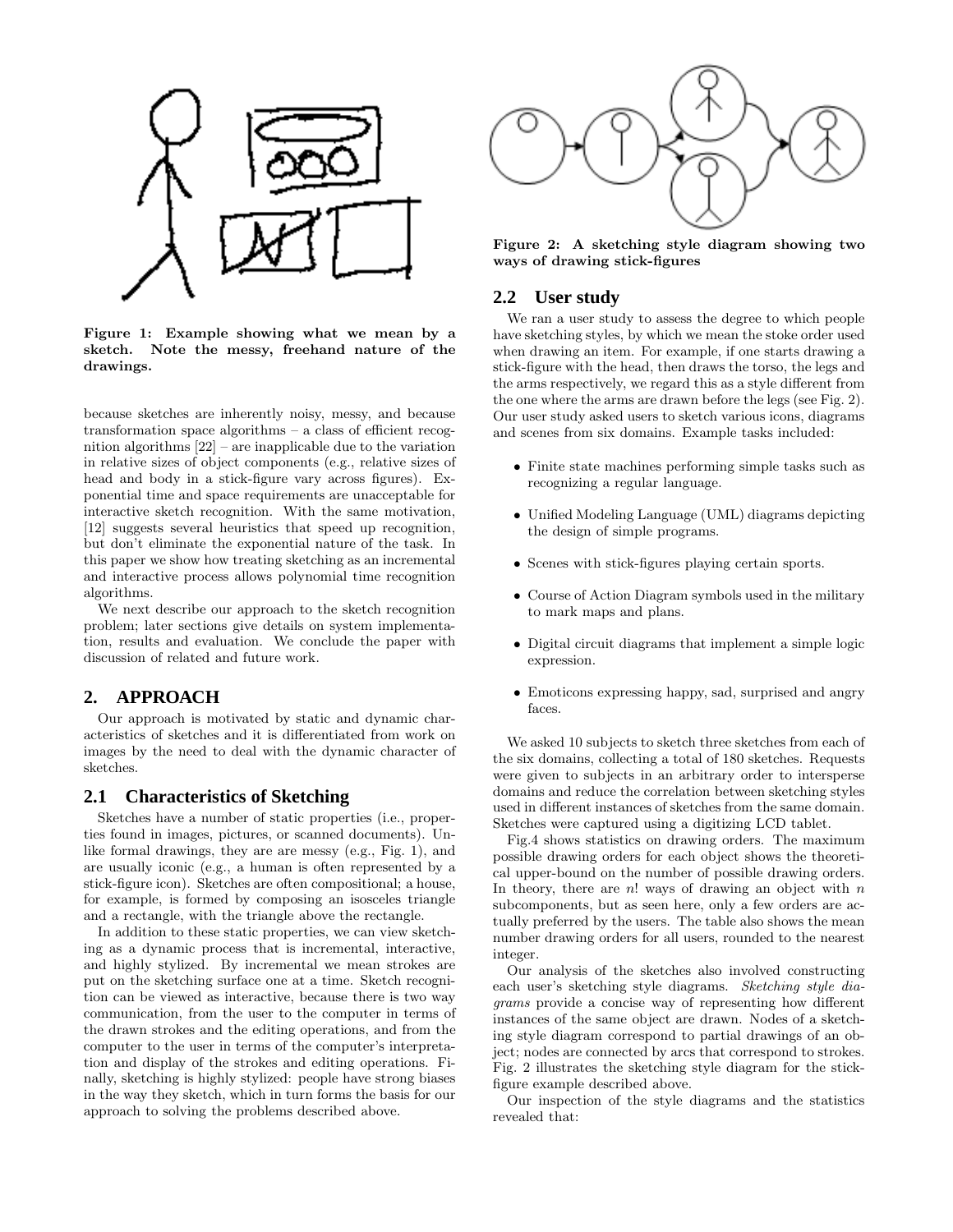

Figure 3: Examples of the figures that the users were asked to draw in the user study.

|                                     | Object id (from Fig.3) |    |  |    |  |  |  |
|-------------------------------------|------------------------|----|--|----|--|--|--|
|                                     |                        |    |  |    |  |  |  |
| Number of subparts                  |                        |    |  |    |  |  |  |
| Max theoretical $\#$ of orders $\ $ | 5!                     | 5! |  | 6! |  |  |  |
| Mean $\#$ of orders used            |                        |    |  |    |  |  |  |

Figure 4: A summary of the statistics from our user study for a subset of the symbols drawn by the users (shown in Fig.3). Individual user statistics are not included due to space limitations. Note that  $5!=120$ ,  $6! = 720$  and  $8! = 40320$ . Users drew 30 or more examples of each object.

- People sketch objects in a highly stylized fashion. In drawing the stick figure, for example, one of our subjects always started with the head and the torso, and finished with the arms or the legs (Fig.2).
- Individual sketching styles persist across sketches.
- Subjects preferred an order (e.g., left-to-right) when drawing symmetric objects (e.g., the two arms) or arrays of similar objects (e.g., three collinear circles).
- Enclosing shapes are usually drawn first (e.g., the outer circle in emoticons, or the enclosing rectangles in Fig. 3).

The user study confirmed our conjecture about the stylized nature of sketching. In order to capitalize on this structure we have used Hidden Markov Models (HMMs) to model different sketching styles. We next describe why we use HMMs, briefly review HMMs, and explain how we applied them to the problem at hand.

## **3. HMM-BASED RECOGNITION**

#### **3.1 The intuition**

To give an intuitive explanation of why and how we use HMMs for recognition, consider an over-simplified scenario. Assume we have only two types of objects: skip-audio-track and stop symbols (Fig. 5), and assume the user always draws them using the same stroke ordering, indicated by the numbers. Our task is to recognize which of these objects is present in a given scene that is known to contain only a single instance of one of these objects. Suppose the user draws the stop symbol as shown in Fig. 5. Assuming we can reliably recognize the individual strokes as lines and tell whether they are horizontal  $(H)$ , vertical  $(V)$ , negatively/positively sloped  $(N, P)$ , we can look at the order in which the user drew the lines and classify the input as a *stop* symbol if we



Figure 5: Symbols for stop and skip-audio-track (on the left), and a sketched stop symbol (right).

see the  $[V, H, V, H]$  ordering, and as a skip-audio-track symbol for the  $[V, P, N, V]$  ordering.

The above approach works by encoding the user input to generate an observation sequence describing the scene (e.g.  $[V, H, V, H]$ , and comparing this sequence to its model of how the user is known to sketch. The result of the comparison is binary, indicating whether we have a match. This toy example provides insight into how stroke ordering can be used for recognition in an over-simplified scenario. For real sketches, we should meet the following requirements:

- Support for multiple classes and drawing orders: We should be able to recognize multiple instances of objects from many classes and accommodate multiple drawing orders.
- Handling variations in drawing and encoding length: The users should be able to draw freely, for example, they should be able to draw the stop symbol using three strokes instead of four (thus generating an encoding of the sketch with only three observations instead of four).
- Probabilistic matching score: The result matching an observation sequence against a model should reflect the likelihood of using that particular drawing order for drawing the object. This is required if we are to have a mathematically sound framework for combining the outputs of multiple matching operations for scenes with multiple objects, as we explain later.
- Learning: In practice, different drawing orders will have similar subsequences. Ideally the system should learn compact representations of drawing orders from labeled sketch examples. In addition, if a user starts the stop symbol with a vertical line 20% of the time, this fact should be used by recognition and training.

The requirements above imply the need for a systematic way of measuring how well observation subsequences match individual object models and a well-founded method for learning multiple drawing orders for objects. HMMs provide a well-founded, mathematically sound foundation for learning models of sequential patterns from training data and for testing how well a particular model matches a sequence of observations. Next we briefly review HMMs, then show how to combine the results from individual HMMs to perform recognition and segmentation.

#### **3.2 Overview of HMMs**

An HMM  $\lambda(A, B, \pi)$  is a doubly stochastic process for producing a sequence of observed symbols. An HMM is specified by three parameters  $A, B, \pi$ . A is the transition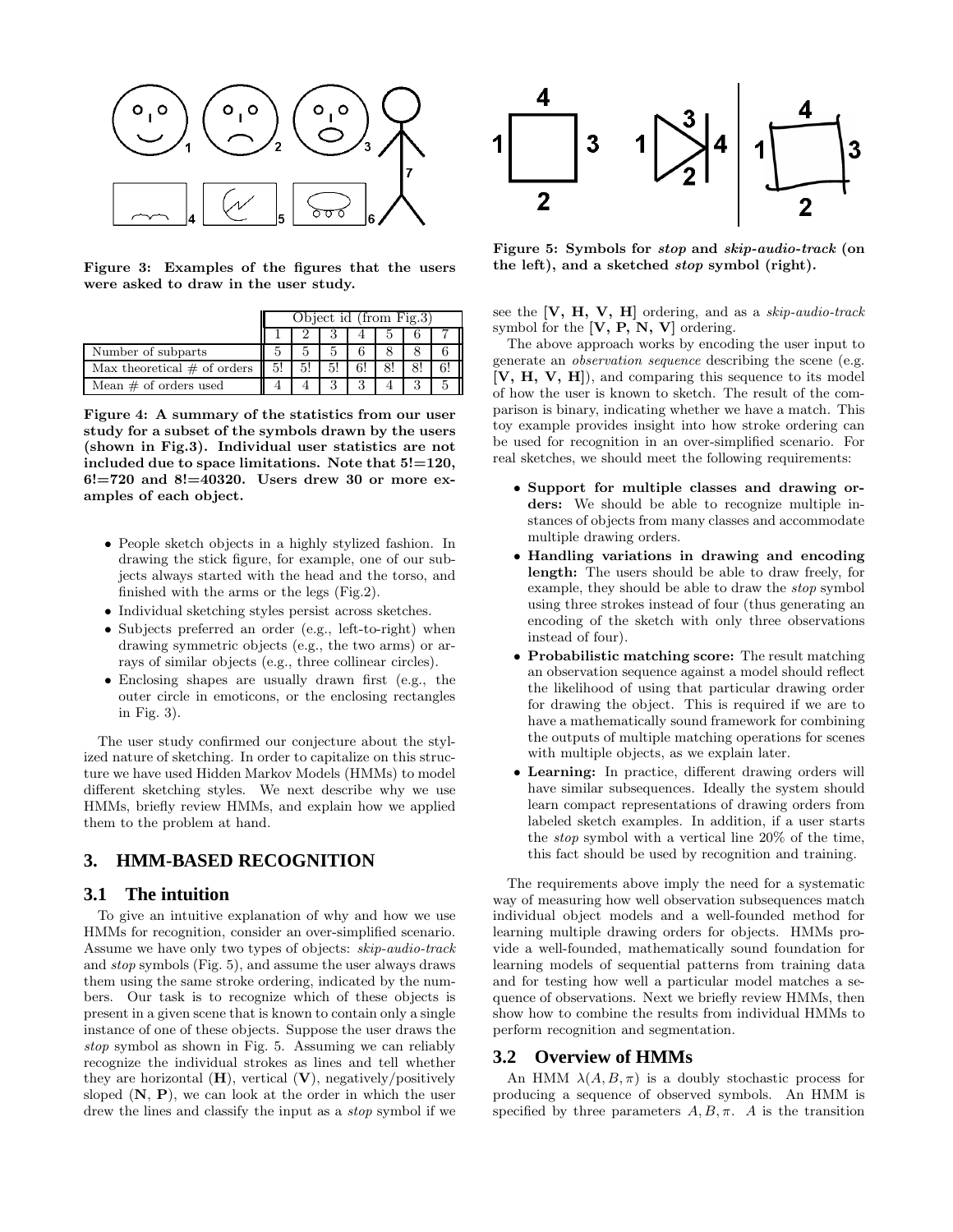probability matrix  $a_{ij} = P(q_{t+1} = j | q_t = i)$ , B is the observation probability distribution  $B_j(v) = P(O_t = v | q_t = j),$ and  $\pi$  is the initial state distribution.  $Q = \{q_1, q_2, ... q_N\}$ is the set of HMM states and  $V = \{v_1, v_2, ... v_M\}$  is the set of observations symbols. Readers are referred to [1] for a comprehensive tutorial on HMMs.

In the toy example discussed above, the symbols  $v_i$  correspond to the encodings of input strokes in terms of lines of different orientations. The states  $q_i$  can be thought of embedding the knowledge of having seen a particular observation sequence. The observation probabilities  $B_i(v)$  give us the probability of observing each of the primitives given our current state. A captures the state transition dynamics.

Given an HMM  $\lambda(A, B, \pi)$  and a sequence of observations  $O = 0_1, 0_2, ..., 0_k$ , we can efficiently determine how well each model  $\lambda$  accounts for the observations by computing  $P(O|\lambda)$ using the Forward algorithm; compute the best sequence of  $HMM$  state transitions for generating  $O$  using the Viterbi algorithm;<sup>1</sup> and estimate HMM parameters  $\overline{A}$ ,  $\overline{B}$  and  $\pi$  to maximize  $P(O|\lambda)$  using the Baum-Welch algorithm.<sup>2</sup>

# **3.3 Modeling with HMMs**

#### *3.3.1 Encoding*

Sketches must be encoded to generate observation sequences for recognition. We encode strokes using the Early Sketch Processing Toolkit described in [3] which converts strokes into geometric primitives. We encode the output of the toolkit to convert sketches into discrete observation sequences using a codebook of 13 symbols; four to encode lines: positively/negatively sloped, horizontal/vertical; three to encode ovals: circles, horizontal/vertical ovals; four to encode polylines with 2, 3, 4, and 5+ edges; one to encode complex approximations (i.e., mixture of curves and lines); and one symbol to denote two consecutive intersecting strokes. The choice of an encoding scheme is an important issue that can affect recognition accuracy. As we show, we obtained very promising results with this encoding.

Because instances of the same object sketched in different styles may have encodings of different lengths, we formulated two frameworks for training and recognition that use fixed and variable training examples respectively.

#### *3.3.2 Modeling with fixed input length HMMs*

Assume we have  $n$  object classes. Encodings of training data for class i may have varying lengths, so let  $L_i =$  ${l_{i1}, l_{i2}, ... l_{ik}}$  be the distinct encoding lengths for class *i*. We partition the training data into  $K = \sum_{i=1}^{n} |L_i|$  sets such that each partition has training data for the same object with the same length. Now we train  $K$  HMMs, one for each set, using the Baum-Welch method. Each class  $i$  is represented by  $|L_i|$  HMMs, and we have an inverse mapping that tells us which HMM corresponds to each class.

For isolated object recognition, we compute  $P(O|\lambda_i)$  for each model  $\lambda_i$  using the Forward procedure with the observation sequence O generated by encoding the isolated object.  $\lambda_i$  with the highest likelihood gives us the object class. Unfortunately isolated object recognition requires the input sketch to be presegmented, which is usually not the case, and segmentation is itself a hard problem.

Interpretation of a complex scene requires generating hypotheses for the whole scene. That is, it requires segmenting the entire observation sequence into subsequences and assigning models to these segments so that all the strokes in the scene are accounted for. This requirement of accounting for all strokes implies that interpretations should be chosen so that they form a globally coherent interpretation for the whole scene.

The hypothesis generation should be efficient, so combinatoric approaches are ruled out. The fact that individual HMMs return probability values makes it easy to define the objective for this stage, namely, choose interpretations that maximize the probability corresponding to the entire scene. This is an optimization problem that we solve using dynamic programming implemented in the form of a shortest path problem.

The shortest path in a graph  $G(V, E)$  that we generate gives us the segmentation. We then perform classification as described above. The graph  $G(V, E)$  that we build for segmentation is distinct from the graphs that represent HMM topologies. Segmentation and recognition begins by building the graph  $G(V, E)$  such that: V consists of  $|O|$  vertices, one per observation, and a special vertex  $v_f$  denoting the end of observations. Let k be the input length for model  $\lambda_i$ . Starting at the beginning of the observation  $O$ , for each observation symbol  $O_s$ , we take a substring  $O_{s,s+k}$  and compute the loglikelihood of this substring given the current model,  $log(P(O_{s,s+k}|\lambda_i))$ . We then add a directed edge from vertex  $v_s$  to vertex  $v_{s+k}$  in the graph with an associated cost of  $|log(P(O_{s,s+k}|\lambda_i))|$ . If the destination index  $s + k$  exceeds the index of  $v_f$ , instead of trying to link  $v_s$  to  $v_{s+k}$ , we put a directed edge from  $v_s$  to the final node  $v_f$ . We set the weight of the edge to  $|log(P(O_{s, |O|}|\lambda_i))|$ . Here  $O_{s, |O|}$  is the suffix of  $O$  starting at index  $s$ .<sup>3</sup> We complete the construction of G by repeating this operation for all models.

In the constructed graph, having a directed edge from vertex  $v_i$  to  $v_j$  with cost c means that it is possible to account for the observation sequence  $O_{i,j}$  with some model with a loglikelihood of −c. The constructed graph may have multiple edges connecting two vertices, each with different costs. By computing the shortest path from  $v_1$  to  $v_f$  in  $G$ , we minimize sum of negative loglikelihoods, equivalent to maximizing the likelihood of the observation O. The indices of the shortest path gives us the segmentation. Classification is achieved by finding the models that account for each computed segment.

A nice feature of the graph-based approach is that while the shortest path in  $G$  gives us the most likely segmentation of the input, we can also compute the next k-best segmentations using a k-shortest path algorithm. This information can be used by another algorithm for dealing with ambiguities or by the user, as done in speech recognition systems

<sup>1</sup>We use this information in determining if a sequence of observations describe a complete object.

<sup>2</sup>This is how we learn probabilistic models of how the user draws objects from drawing examples.

<sup>&</sup>lt;sup>3</sup>The ability to do recognition when the scene is not yet complete is a major challenge in recognition that most other systems sidestep by requiring the user implicitly or explicitly aid segmentation. Adding these special edges from  $v<sub>s</sub>$  to  $v_f$  for  $s + k > |O|$  allows our segmentation and recognition algorithms to work even if the user hasn't completed drawing the current object while preserving global consistency. This feature is a major strength of our approach. We leave out a detailed discussion and evaluation results on this feature due to lack of space.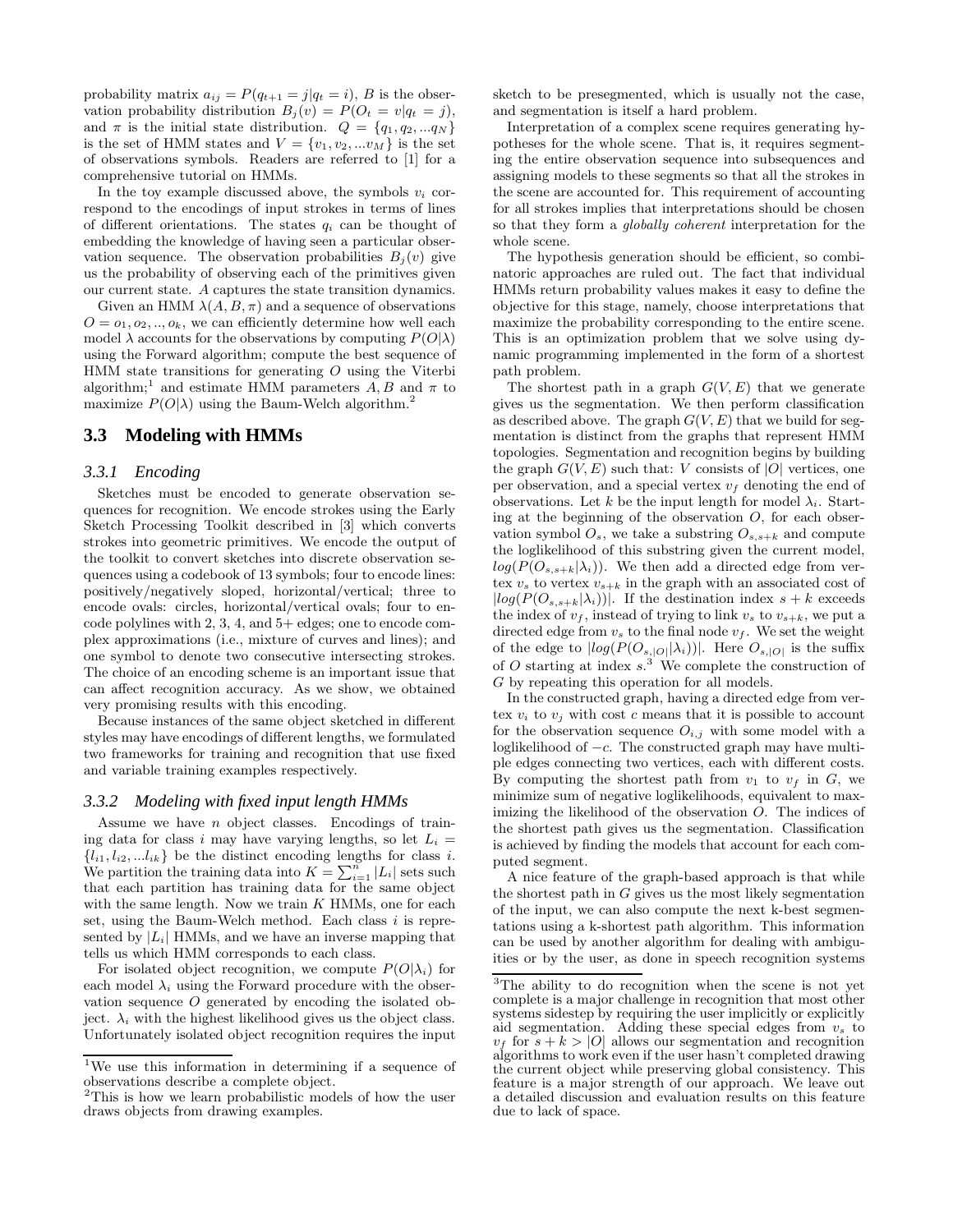with n-best lists.

#### *3.3.3 Modeling using HMMs with variable length training data*

The formulation above makes the construction of the graph G easy because each HMM is trained using fixed length data. At each step s, we can easily compute the destination of the edge originating from the current vertex,  $v_s$ , by adding the input length for  $\lambda_i$  to s. One drawback of this method is that it requires an artificial partitioning of the training data for each model, dictated by the variations in description lengths for the same object. This artificial partitioning reduces the total number of training examples per model and prevents representing similar parts of different sketching styles with the same HMM graph fragment, which in turn reduces recognition accuracy and increases cumulative model sizes.

We avoid the artificial partitioning of the training data by grouping the data for all sketching styles together, and training one HMM per object class. After the training is over, for each model we also estimate the probability of ending at each state q of  $\lambda_i$  by getting the ending states for the training examples using the corresponding Viterbi paths. This information is used during recognition.

The graph G has the same number of nodes as the previous approach. We generate it by iterating over each model  $\lambda_i$ , adding edges with the following steps: for each observation symbol  $\overline{O}_s$ , we take a substring  $O_{s,s+k}$  for each  $k \in L_i$ . Next we compute the loglikelihood for the observation given the current model,  $log(P(O_{s,s+k}|\lambda_i))$ , and add a directed edge from vertex  $v_s$  to vertex  $v_{s+k}$  in the graph with an associated cost of  $|log(P(O_{s,s+k}|\lambda_i))|$ .

We augment each weight in the graph with a term that accounts for the probability that  $O_{s,s+k}$  is the encoding of a complete object. This is achieved by penalizing edges corresponding to incomplete objects, by testing whether the observation used for that edge puts  $\lambda_i$  in one of its final states using the ending probabilities estimated earlier. Segmentation and recognition is achieved by computing the shortest path in G as described above.

#### **3.4 Implementation**

We used BNT [16] written in MATLAB as our main HMM engine. The graph construction, segmentation and recognition algorithms were implemented in Java and used probabilities computed by the HMM Toolkit.

Because sketching is incremental, we preferred the Bakis (left-to-right) HMM topology. This is done by initializing  $a_{ij} = 0$  for  $i > j$  for each model  $\lambda_i$ . B,  $\pi$  and the other entries in A are set to random values preserving stochastic properties. We used the maximum number of nodes in the sketching style diagrams obtained from our user study to set the number of states per HMM to 10.

# **4. EVALUATION**

Evaluation of our work consists of two parts: Evaluation of the HMM-based recognition approach with real data, and a second experiment to compare the performance of our algorithm to a baseline method.

#### **4.1 Evaluation of the HMM-based recognition**

Our first experiment was aimed at measuring the suitability of our approach for sketch recognition and observing



Figure 6: The output of our system for the test case shown in Fig.1 with drawing order CS2, CS1, stick fig., and rectangle.

its behavior with test data containing clutter in the form of spurious strokes or unknown objects.

We ran separate tests for the fixed and variable length input HMMs, in each experiment learning 10 object classes from the domains of geometric objects, military course of action diagrams, stick-figure diagrams, and mechanical engineering drawings. Training data was sketched using up to 6 styles with 10 examples per style to capture the variations in encoding for each style. The examples were manually segmented to obtain training data.

We compiled a test set – separate from the training data – consisting of a total 88 objects sketched using the sketching styles present in the the training data. The fixed input length HMM method had an accuracy of 96%. The variable input length method's accuracy was 81% without explicit ending states and 97% with them.

An example of our system's output for one of the test sketches using the second method is in Fig. 6. In this example, the course-of-action-diagram symbols, CS2, CS1 were drawn first, followed by the stick-figure and then the rectangle.

We also tested both methods with sketches including negative examples to measure their robustness in presence of unknown objects and spurious strokes. Two classes of negative examples were obtained by randomly inserting strokes selected from other sketches, and by simulating the effects of common low level recognition errors (e.g., classifying a stroke as a polyline with two segments instead of a line).

We observed that negative examples usually inhibit correct segmentation of objects drawn right before and after, but this effect remains bounded in a small neighborhood and other objects in the scene are correctly recognized. For example, for the fixed input length HMM method and 200 examples where we inserted one or more spurious strokes, the size of the neighborhood of misrecognition was 1 in 57% of the trials, 2 in 35% of the trials and 3 or more for the remaining 8%. In 200 trials where we simulated common low level errors at the single stroke level, 43.5% of the errors were within a neighborhood of 1, 22.5% were within 2, 3% were within 3 or more. In 7.5% of the cases, the low level error caused only the object containing the erroneous stroke to be misrecognized as two separate objects, thus not causing misrecognitions in preceding or following objects (local neighborhood). In the remaining cases, errors by the low level stroke processor did not result in objects being misrec-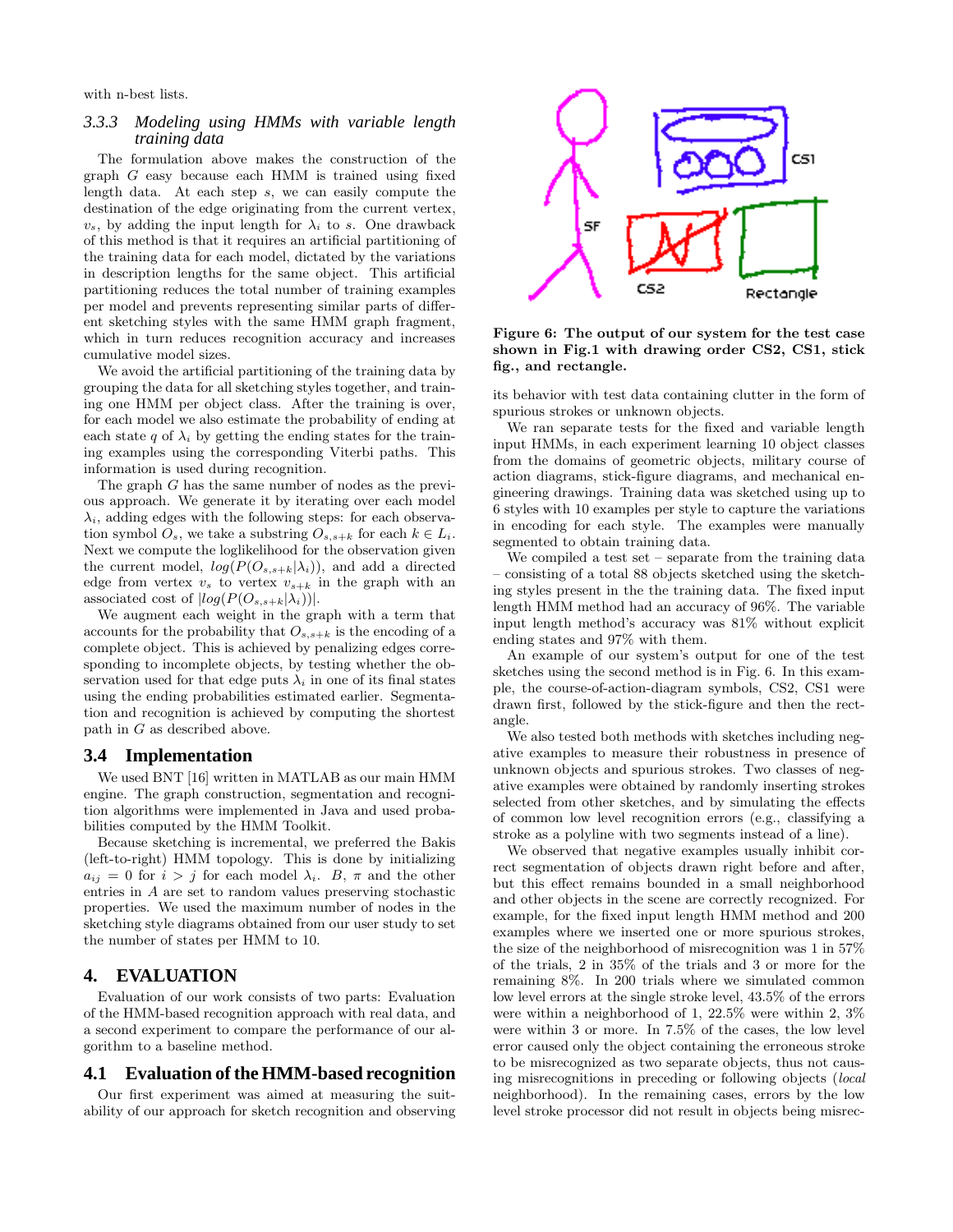|                                                 | Misrecognition neighborhood |        |  |  |  |  |  |  |
|-------------------------------------------------|-----------------------------|--------|--|--|--|--|--|--|
|                                                 |                             |        |  |  |  |  |  |  |
| Fixed length                                    | 57\%                        | $35\%$ |  |  |  |  |  |  |
| Variable length $\parallel$ 69% $\parallel$ 25% |                             |        |  |  |  |  |  |  |

Figure 7: Effects of spurious strokes on recognition errors for fixed and variable input length HMMs.

|                 | Misrecognition neighborhood |         |          |        |       |  |  |  |
|-----------------|-----------------------------|---------|----------|--------|-------|--|--|--|
|                 | none                        | local   |          |        |       |  |  |  |
| Fixed length    | $23.5\%$                    | $7.5\%$ | $43.5\%$ | 22.5\% | $3\%$ |  |  |  |
| Variable length | $28\%$                      | 6%      | 44%      | 20%    | $2\%$ |  |  |  |

Figure 8: Effects of low level errors on recognition errors for fixed and variable input length HMMs.

ognized because the training data naturally contained examples where low level processing had failed.

The results for spurious strokes are tabulated in Fig. 7 for both recognition methods, and Fig. 8 shows the effects of low level errors. As seen in these tables, the variable length input model does slightly better. We believe this is because we have more training data per HMM in this model (our original motivation for introducing the variable input length method).

# **4.2 Running time comparison to a baseline method**

We compared the performance of our system to a baseline method using feature-based pattern matching without stroke ordering information. In this experiment, we aimed to compare how the running time of our method and a featurebased method scaled with respect to the number of unrecognized objects in a scene. <sup>4</sup>

To serve as a baseline, we implemented a feature-based recognizer as used in  $[12, 4, 13]$ <sup>5</sup>. The baseline method takes a structural object description as input and recognizes objects by assigning scene elements to model parts such that spatial relationships between scene elements agree with those specified by the model. Object are described in the object description language proposed by Hammond in [18]. Fig. 9 shows the object description for the stick-figure. The description lists the types and names of the components forming the object and the constraints that must be satisfied between them to declare a stick-figure instance present.

We also implemented a compiler that takes an object description and compiles it into a series of Java expert system shell (Jess) rules that collectively act as a recognizer. The compiler-generated rules enforce the constraints stated in the object description, ensure that each scene element is assigned to only one object model, and ensure labeling of line



Figure 9: Stick-figure and the object model.

endpoints (as p1, p2) is consistent with the object model. Recognition is done by an engine that efficiently does many to many matching, avoiding duplicate computation by bookkeeping (see [17] for details).

The formulation of the baseline method as described above is symbolic and feature-based. It doesn't use training data, and is not built to be robust in the face of errors in the low level processing (e.g., a straight stroke incorrectly being broken into two collinear lines opposed to a single line). As a result, object recognition naturally fails if there are low level processing errors. To achieve a fair comparison, we ran the baseline system on input without low level errors. This ensures perfect recognition for the baseline system, and allows us to take measurements on the time needed for recognizing scenes with varying number of objects.

We ran the baseline system on scenes containing up to 5 objects (rectangles or stick-figures in this case). To avoid stroke orderings that are unusually ambiguous for the baseline method, we measured the mean recognition times for different drawing orders. We started the experiment with a scene containing a single rectangle and measured the average recognition time for different orders. Then, in an alternating manner, we added either a stick-figure or a rectangle to get a new scene and measured the average recognition time for different orderings again. We repeated the experiment with up to 5 objects (three rectangles, two stick-figures).

Fig. 10 shows the average times for increasing number of objects. The same figure also shows the running times for the HMM-based method, using hand-drawn examples of the same objects selected from the previously mentioned collection of 88 sketches. As seen in Fig. 10, the HMM-based method scales very well with increasing number of objects. This is because matching a model  $\lambda_i$  to an observation sequence of length T takes only  $O(N^2T)$  operations, where N is the number of states in  $\lambda_i$ . This is linear in the number of observations. In fact, our method can process scenes with up to 80 objects in less than a minute. Performance of the baseline method gets worse as the number of objects increases, because primitives of the additional object parts act as distractors. The performance of the baseline method can conceivably be improved using elaborate segmentation, preprocessing or perceptual organization (e.g., [11]), but we still regard the above results as promising.

Both the baseline method and the HMM-based method were run on a Pentium III 933 MHZ machine with 512M of memory, running Windows XP. These results show how valuable drawing order information can be when users sketch in predictable orders.

## **4.3 Discussion**

Our evaluation also revealed some weaknesses of our ap-

<sup>4</sup> Scalability is a must for being able to keep multiple hypotheses around for a larger portion of the sketch. This makes it possible for the recognition system to avoid committing to interpretations immediately. This, in turn, allows maintaining hypotheses for a larger portion of the sketch and updating them when more data becomes available as it is the case in online sketch recognition.

<sup>5</sup>An HMM-based approach without the stroke ordering information would be inappropriate as a baseline because it would have very poor accuracy.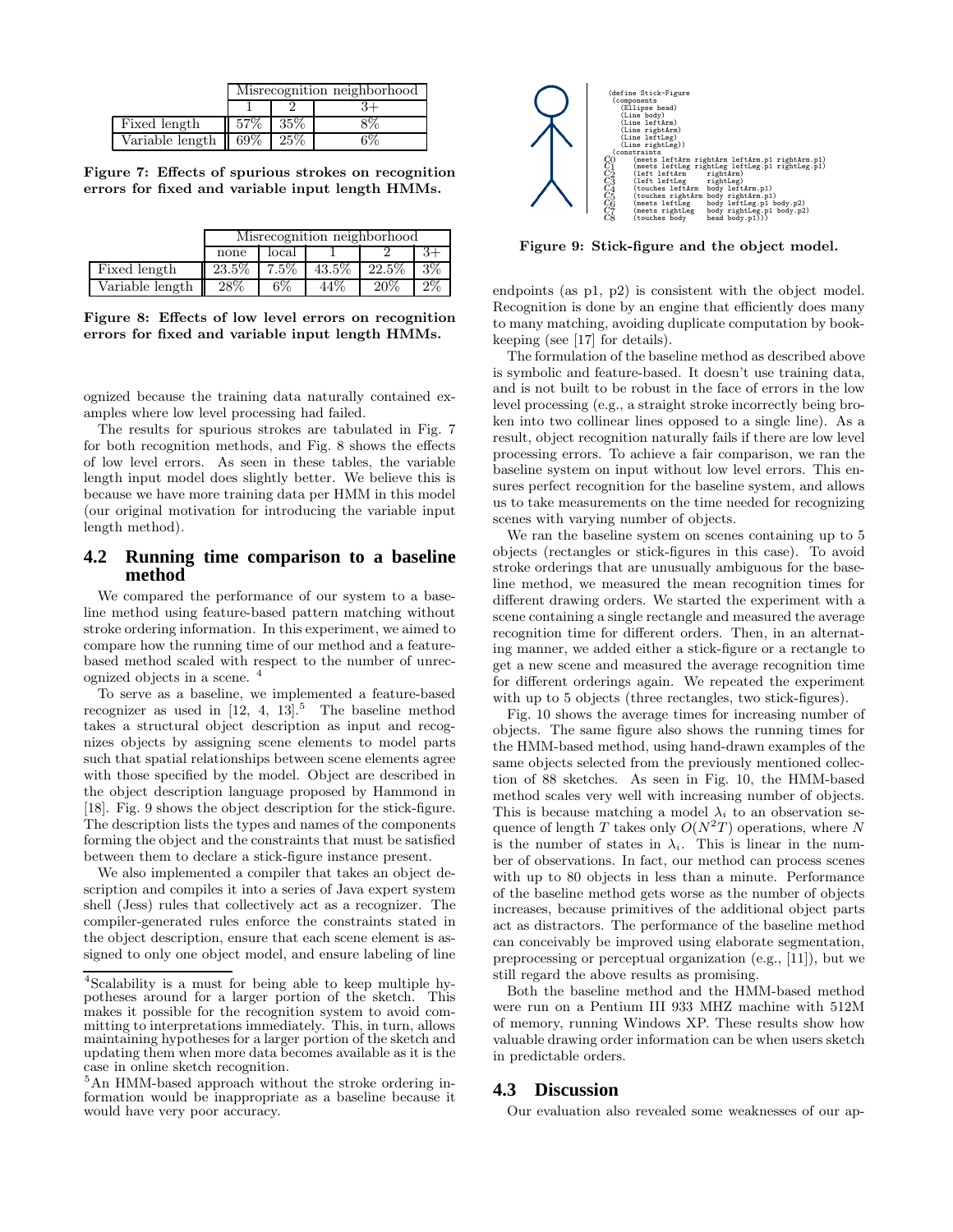

Figure 10: Running times for the baseline featurebased recognition system and our HMM-based recognition system.

proach. HMMs are suited for sequence analysis. For objects that produce single observations (objects drawn using a single stroke), building an HMM amounts to deriving the prior of a single observation and is not as useful in recognition. Our technique thus works best with objects drawn with multiple strokes, or are encoded to yield multiple observations.

Also the scheme we presented relies on having sketching styles. The system will not be appropriate for domains where there is no consistent sketching style. In that case, alternate object recognition methods, which are relatively more costly, can be used. Ideally the two methods would exchange information to aid one another for higher speed and accuracy.

Finally, because we use an orientation dependent encoding, we recognize objects in their canonical orientations. Orientation invariant recognition can be achieved by using rotation invariant encodings or by using synthetic training data obtained by rotating sketches in canonical orientations.

#### **5. CONTRIBUTIONS**

We have established through our user study that people have preferred stroke orderings for drawing objects. Although different people may have different preferences, individual preferences are persistent and agree across sketches.

Based on the user study, we suggested a sketch recognition framework fast enough to work in real-time. The most notable feature of our framework is that it allows fast, scalable segmentation and classification for sketches. Our algorithms have polynomial time complexity, unlike combinatoric structural methods with exponential complexities. Computing  $P(O|\lambda_i)$  in our model takes  $O(N^2T)$  operations, for an HMM  $\lambda_i$  with N states, and an observation O of length T.

One of the most attractive features of our system is that it complements model-based sketch recognition systems that don't make assumptions about the drawing order but search many possible segmentations for recognition. We use regularities in sketching to do fast recognition. We believe the two methods can work together: Given a scene, we can run the faster HMM-based system first. If the HMM-based system fails due to an unknown drawing order, the modelbased recognition system can be invoked. If the model-based recognition system works successfully, the new drawing order can be added to the training set for that object class, enabling transparent learning of new styles without user intervention.

Finally, our system does not require that the user finish drawing the current object before it can be run (i.e., it doesn't need to be told that user is done sketching). It can be run after each stroke is added to the surface.

# **6. RELATED WORK**

Several authors have suggested sketch-based systems that use sketching as a natural input modality and emphasize the user interfaces aspects [7, 6, 15, 10, 19, 23]. Here we limit our review to systems whose main focus is recognition.

Work in [4] and [13] describe grammar-based statistical approaches to sketch recognition. [5] presents a technique for generating bottom-up recognizers from object descriptions that perform exhaustive search. Our work naturally complements these systems.

In [12], Mahoney and Fromherz describe a system for sketch recognition from structural object descriptions using subgraph isomorphism for structural matching. Their approach is designed for recognizing sketches in scanned documents. They also provide a detailed discussion of the exponential time complexity of the structural sketch recognition task, which we tackle in this paper using drawing order information.

In [23], although sketch recognition is not their main focus, Cohen et al. describe a hybrid neural network HMM gesture recognizer for QuickSet to recognize isolated instances of symbols. Our approach handles scenes with multiple objects, without making segmentation assumptions.

HMMs have previously been used to do online handwriting recognition [20]. Here we show the suitability of HMMs for sketch recognition and use stroke-level observations as opposed to pixel-level chain-code-like representations used by the handwriting recognition community. Handwriting has allographic and neuro-biomechanical variability [21], which leads system designers to use chain-code-like representations. High recognition rates that we obtained suggest that although sketches have sequencing variability [21], they can be recognized using stroke level geometric descriptors. This is unlike handwriting recognition where using higher level descriptors, although studied in the 1960s, was abandoned for techniques that use pixel level chain-codes and quantization [20].

Our system also differs from numerous sketch recognition systems by its ability to do recognition with only polynomial time and space complexity, and by its utilization of drawing order for capturing and modeling user sketching styles.

## **7. FUTURE WORK**

We are investigating how varying the number of states and graph topology affects system performance. We are exploring ways of inducing these properties from examples by applying Bayesian model merging techniques described in [8].

An interesting research question is to investigate how inter-object correlations can be captured using hierarchical HMMs. In fact, the machinery we described for learning variable length data using HMMs with explicit ending states can be used for this task. This model has the structure of a two level hierarchical HMM with uniform priors for the lower level nodes corresponding to objects. With training data from complete sketching sessions, domain specific tran